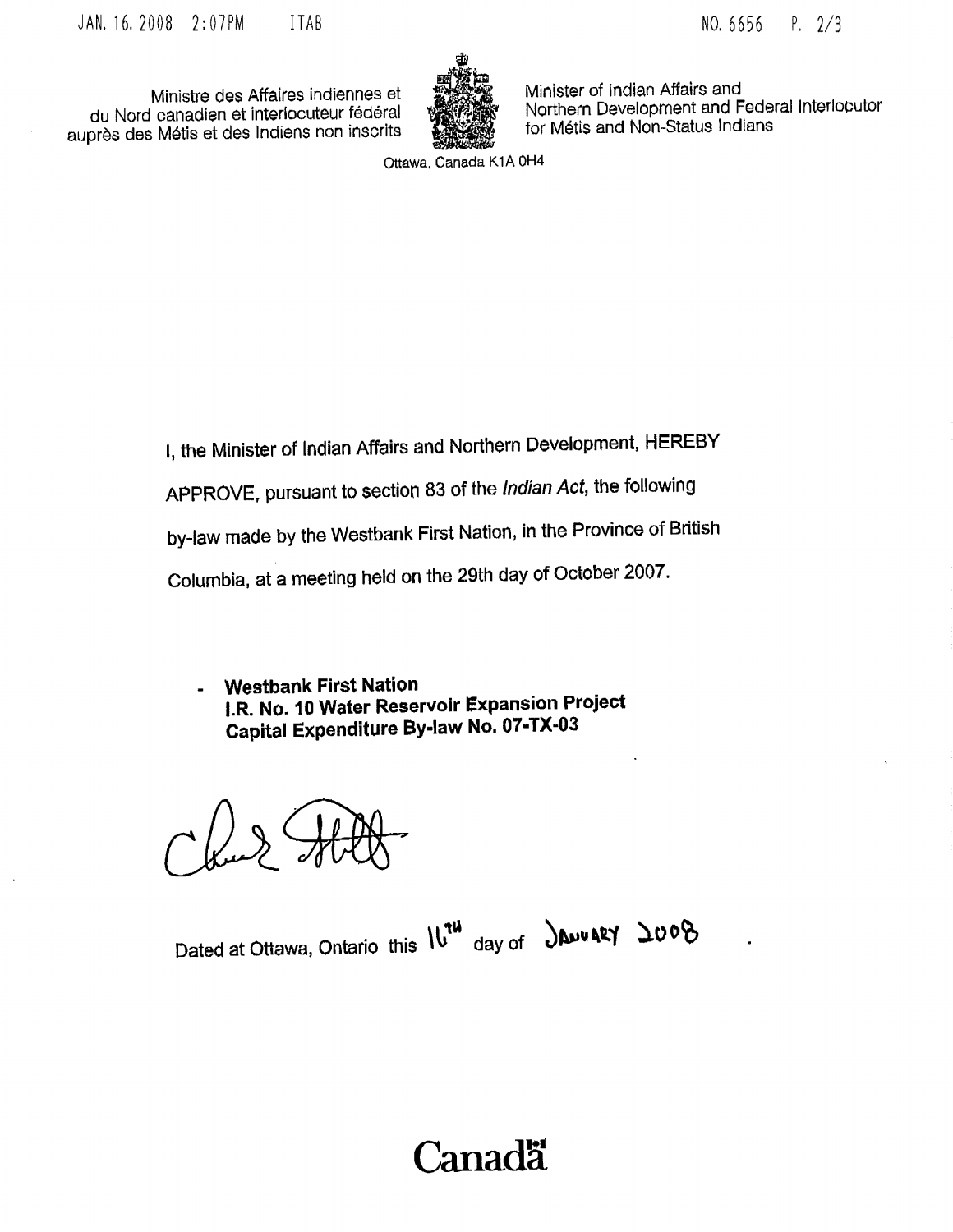#### WESTBANK FIRST NATION IR NO, to WATER RESERVOIR EXPANSION PROJECT CAPITAL EXPENDITURE BYLAW NO. 07-TX-03

To authorize the expenditure of a maximum of Three Million Nine Hundred Thousand Dollars (\$3,900,000.00) from money raised pursuant to section 83(1) of the Indian Act, for the purpose of constructing <sup>a</sup> water reservoir expansion project within the Tsinstikeptum Indian Reserve No. 10.

#### WHEREAS:

- A. Pursuant to Section 83(1) of the *Indian Act* and Westbank First Nation's inherent right of self-government, Westbank First Nation has enacted the Westbank First Nation Property Taxation By-law, 95-TX-08 (the "Taxation By-law");
- B. In accordance with section  $12(3)(1)$  of the Taxation By-law, Westbank First Nation annually deposits Ten (10%) percent of annual gross taxes in a cumulative capital projects fund (the "Cumulative Fund") to be used from time to time for such capital projects as may be authorized by separate by -law;
- C. Pursuant to the Westbank First Nation Expenditure By -law, 1995, amended by By-law 97-TX-03 (the "Expenditure By-law"), Westbank First Nation is authorized to expend moneys raised pursuant to the Taxation By -law for local purposes, including the provision of Local Services on Reserve and capital projects;
- D. The Council of Westbank First Nation deems it desirable and in the best interest of the Band members to advance funds to complete the IR No. 10 water storage system (the "I.R. No. 10 Water Reservoir Expansion Project").
- E. Westbank First Nation has estimated the total cost of construction ofthe IR No. 10 Water Reservoir Expansion Project to be not more than \$3,900,000 as outlined in Schedule "A" to this by-law.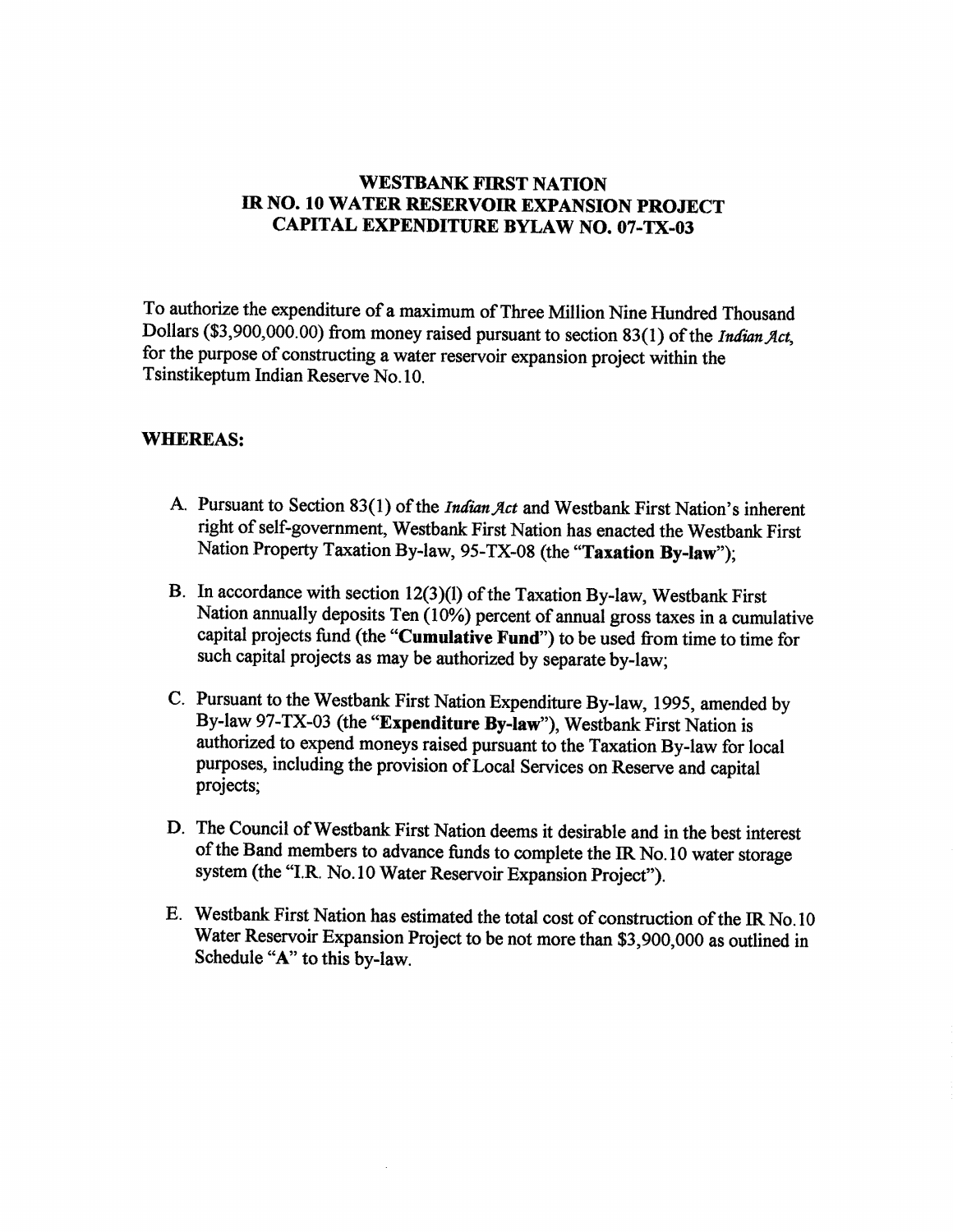NOW THEREFORE, THE Council of Westbank First Nation hereby enacts the following by-law;

### SHORT TITLE

1. This By-law may be cited for all purposes as the I.R. No. 10 Water Reservoir Expansion Project Capital Expenditure By-law No. 07-TX-03.

## EXPENDITURE AUTHORIZATION

- 2. Westbank First Nation hereby acknowledges that it is in the best interests of the members of Westbank First Nation to construct the IR No. 10 Water Reservoir Expansion Project as summarized in schedule "A" to this by -law.
- 3. westbank First Nation hereby approves the expenditure of not more than Three Expansion Project as summarized in schedule "A" to this by-law.<br>Westbank First Nation hereby approves the expenditure of not more than Three<br>Million Nine Hundred Thousand (\$3,900,000.00) Dollars from the Cumulative<br>Fund fo Fund for the purposes of designing and constructing the IR No. 10 Water Reservoir Expansion Project (the "Project Funds').
- 4. Westbank First Nation also authorizes the expenditure of all or a portion of the Project Funds to acquire all such lands, easements, rights-of-way, licences, permits, rights and authorities as may be required or desirable for or in connection with the construction of the IR No. 10 Water Reservoir Expansion Project.
- 5. Westbank First Nation also authorizes the expenditure of all or a portion of the Project Funds to engage consultants, enter into such private sector partnerships, and carry out negotiations with authorities as deemed appropriate and as may be required for or in connection with the construction of the IR No. 10 Water Reservoir Expansion Project.
- 6. Any of the Project Funds not expended on the IR No. 10 Water Reservoir Expansion Project or incidental costs related thereto, will be reimbursed to and deposited in the Cumulative Fund upon completion of the IR No.10 Water Reservoir Expansion Project.